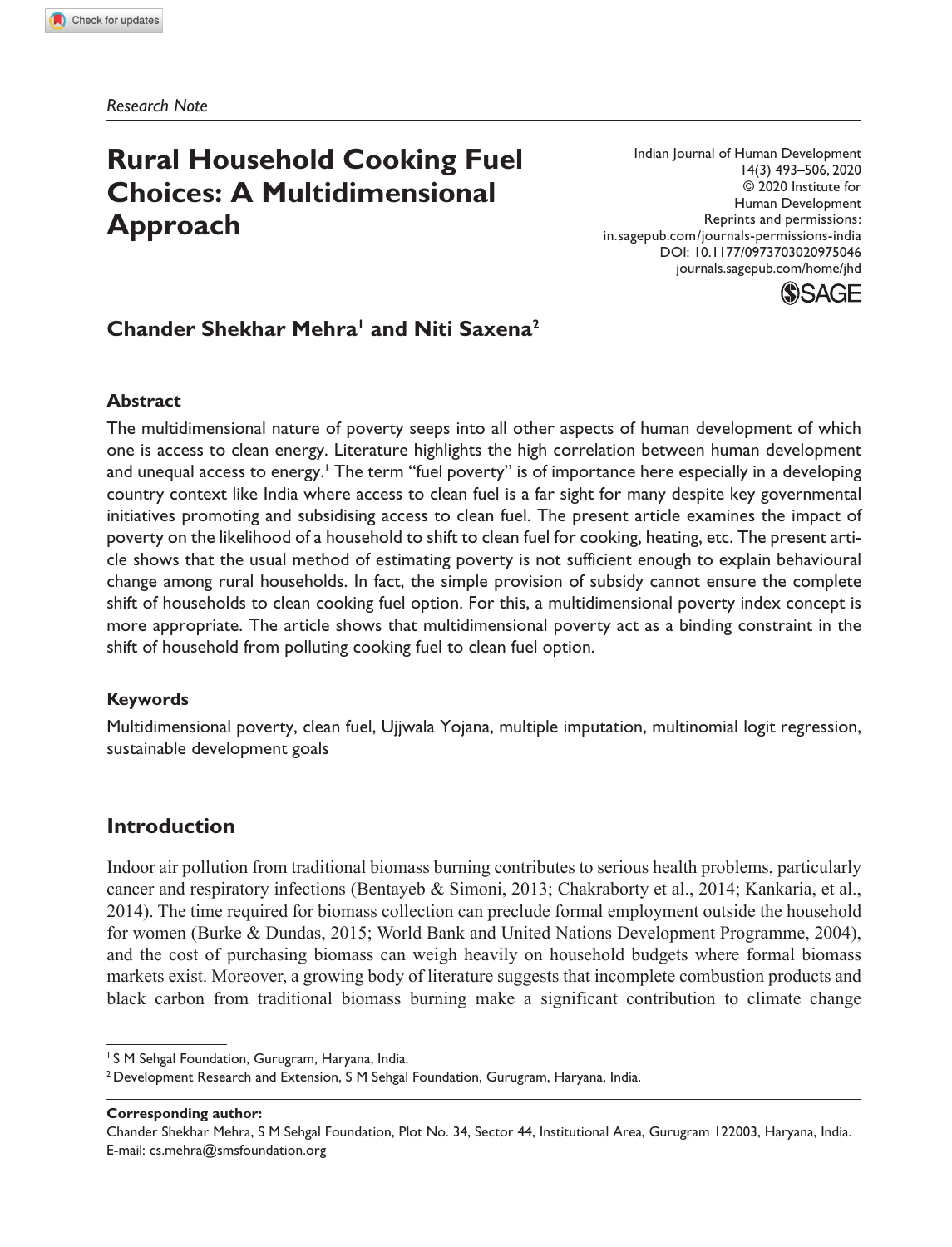(Chowdhury et al., 2019; Goldemberg et al., 2018). Smoke inhaled by women from unclean fuel is as harmful as smoking cigarettes. In addition to this, women and children have to go through the drudgery of collecting wood.

In this context, the present article examines the impact of poverty on the likelihood of a household to shift to clean fuel for cooking, heating, etc. The traditional view is that income support or financial subsidy is enough to ensure that people change their behaviour. It is with this perception that Government of India usually devises policies such as the Ujjwala Yojana under which below poverty line (BPL) families are provided with the financial support of INR 1,600 per LPG connection. Since it is usually the female member of the household who does the cooking, the connection is issued in the name of the woman of the household under this scheme. Consumers are also provided interest-free loans for the purchase of an LPG gas stove and LPG refill from oil marketing companies. The determination of whether a household is considered poor is based on the poverty ratio, which is determined by the poverty line.

The scheme is expected to ensure that households in rural areas will take advantage and shift to clean fuel LPG for cooking and other household chores. To assess the impact of the scheme, a household survey was conducted in Samastipur district of Bihar, India, which covered 605 households. The study was financially supported by Mondo Power Ltd. and was conducted by S M Sehgal Foundation. The survey focused on perceptions and preferences for cooking fuel, cooking methodologies, and issues related to cooking. The present article shows that the usual method of estimating poverty is not sufficient enough to explain behavioural change among rural households. For this, a multi-dimensional poverty index (MPI) concept is more appropriate.

## *Description of the Sample*

The study focuses on the perception and preferences of rural households to choose cooking fuel options and the associated constraints. The proposed study also delves into the challenges and opportunities available with the local entrepreneurs working to provide clean cooking options to households in Samastipur district of Bihar.

The sample households covered for the household survey belong to the rural areas of Samastipur district. The survey covered both the households having LPG connection as well as those without LPG connection. For conducting the survey, the field surveyors got in touch with sarpanch/ward member to get an idea of the caste composition of the village as well as the location of different caste and religion tolas within the village. The idea was to ensure as equal representation as possible to all the segments of the society. Both LPG and non-LPG households were covered so that appropriate comparison could be made to understand the factors underlying the choice of cooking fuel by the households.

As per the Census 2011, Office of the Registrar General of India there are 1,129 inhabited villages in the Samastipur district of Bihar. The total number of households in the rural areas of the district is 807,402.

The formula for determining the minimum sample of households is the following:

$$
n = \frac{Z_a^2 [p(1-p)]N}{Z_a^2 [p(1-p)] + (N-1)ME_p^2}
$$

where

 $Z_a = Z$ -score for various levels of confidence  $ME_p$  = margin of error in terms of proportions  $N =$ total population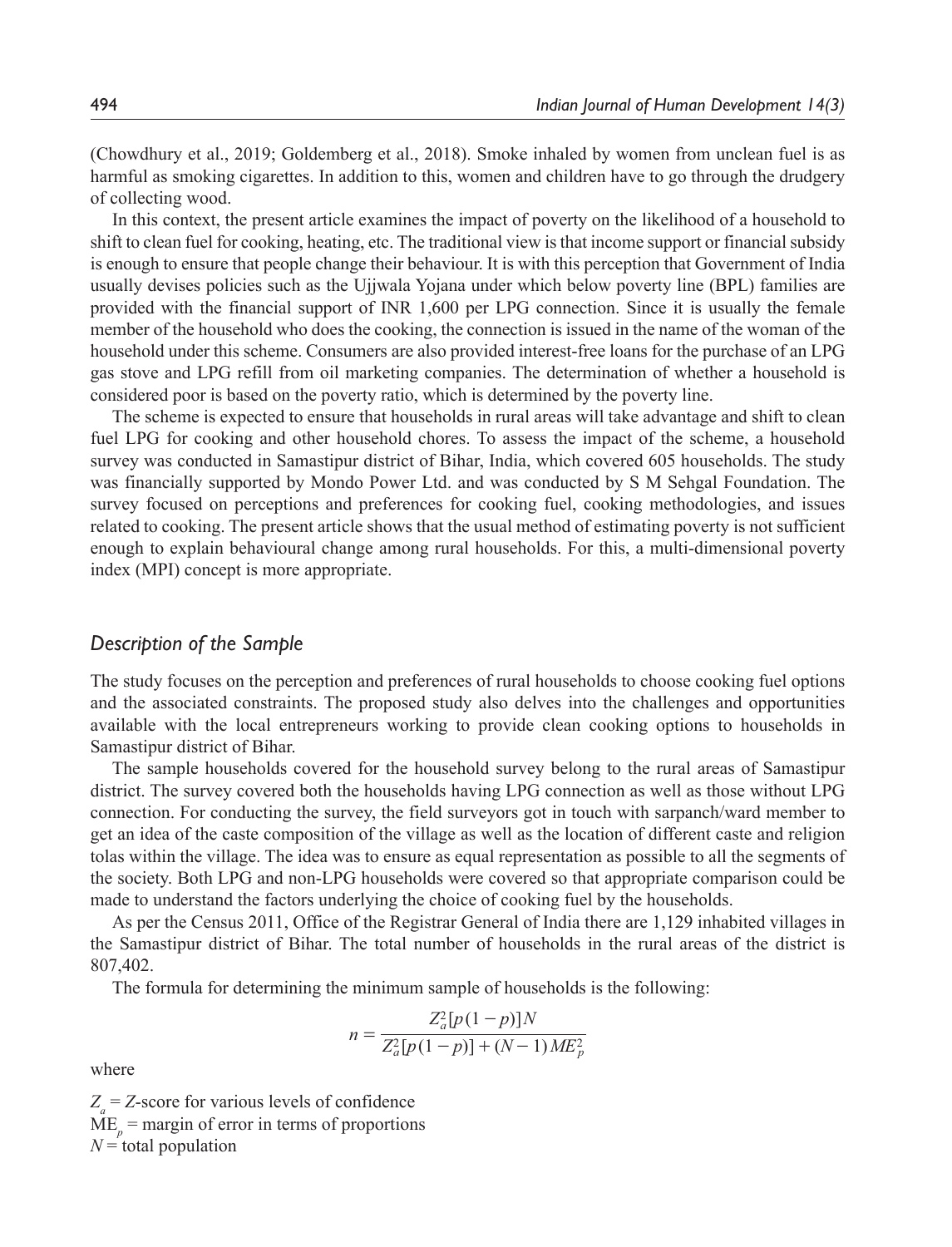$n =$ sample size

 $p =$  the sample proportion, that is, the expected result from each question in the survey. In Bihar, the LPG cover is about 70 per cent so the value of *p* is taken as 0.7.

For the present case, we have the following values:

 $Z_a$  = for 95 per cent confidence level, the *Z*-score is 1.96  $ME_p = \pm 5$  per cent or  $\pm 0.05$  $N = 8,07,402$  $n =$ sample size  $p = 0.7$ 

$$
n = \frac{(1.96)^2 [0.7(1-0.7)]807402}{(1.96)^2 [0.7(1-0.7)] + (807402 - 1)(0.05)^2}
$$

$$
n = \frac{(1.96)^2 (0.21)807402}{(1.96)^2 (0.21) + (807401)(0.05)^2}
$$

$$
n = 323
$$

For the 807,402 households, the minimum sample size with 95 per cent level of confidence and 5 per cent margin of error is 323. However, for the sake of gaining an in-depth understanding of the issues at hand, it has been decided to cover 600 households.

A mix of multi-stage stratified random sampling and probability proportional to size sampling were used. For the probability proportional to size (PPS) sampling, the population in the villages as the size measure was used. Village population data from Census 2011, Office of the Registrar General of India,

| Sub-Division | <b>Blocks</b> | Sample Villages/Town | Total HH | <b>Total Population</b> |
|--------------|---------------|----------------------|----------|-------------------------|
| Samastipur   | Warishnagar   | Sari                 | 696      | 3,505                   |
|              |               | Chak Milki           | 112      | 576                     |
|              |               | Moglani Chak         | 566      | 2,654                   |
|              |               | Sadipur              | 783      | 3,696                   |
|              |               | Kishunpur            | 1,257    | 5,962                   |
|              | Samastipur    | Punas                | 1,106    | 5,291                   |
|              |               | Raghunadhpur Bela    | 621      | 2,784                   |
|              |               | Musapur              | 1,204    | 6,350                   |
|              |               | Bejha Dih            | 830      | 3,905                   |
|              |               | Hakimabad            | 885      | 5,110                   |
| Rosera       | Rosera        | Thahar Basarhia      | 2,024    | 9,217                   |
|              |               | Jahangirpur          | 4,109    | 19,898                  |
|              |               | Harpur               | 1,159    | 5,683                   |
|              |               | Mohiuddi Nagar       | 4,446    | 21,157                  |
|              |               | Chak That            | 1,812    | 9,259                   |
|              | <b>Bithan</b> | Parkauli             | 150      | 1,024                   |
|              |               | Lad Kapasia          | 581      | 2,895                   |
|              |               | Ujan                 | 1,158    | 6,229                   |
|              |               | Bardauni             | 612      | 2,888                   |
|              |               | <b>Jagmohra</b>      | 1,137    | 6,031                   |

**Table 1.** Demographic Profile of Sample Villages as per the Census 2011, Govt. of India

**Source:** Census 2011, Government of India.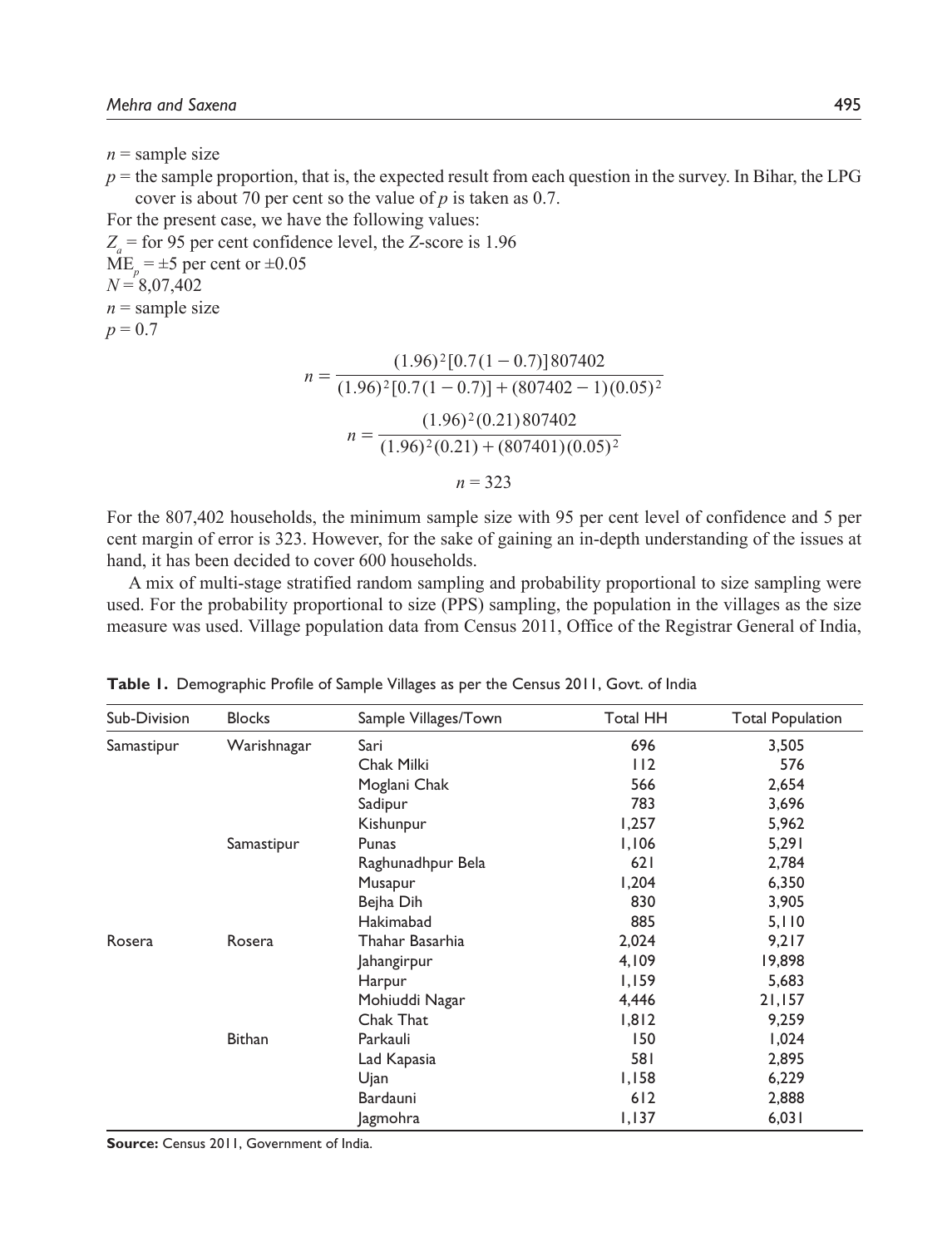| <b>Block</b>  | Village           | Number of HH Covered |
|---------------|-------------------|----------------------|
| Samastipur    | Punas             | 30                   |
|               | Raghunadhpur Bela | 30                   |
|               | Mushapur          | 30                   |
|               | Bejha Dih         | 30                   |
|               | Hakimabad         | 30                   |
| Warishnagar   | Sari              | 32                   |
|               | Chak Milki        | 30                   |
|               | Moglani Chak      | 30                   |
|               | Sadipur           | 30                   |
|               | Kishunpur         | 30                   |
| Rosera        | Thahar Basarhia   | 31                   |
|               | Jahangirpur       | 30                   |
|               | Harpur            | 30                   |
|               | Mohiuddi Nagar    | 30                   |
|               | Chak That         | 30                   |
| <b>Bithan</b> | Parkauli          | 31                   |
|               | Lad Kapasia       | 30                   |
|               | Ujan              | 31                   |
|               | Bardauni          | 30                   |
|               | Jagmohra          | 30                   |
| Total         |                   | 605                  |

**Table 2.** Block Wise Households Covered

**Source:** Household survey.

Government of India, was used for the PPS sampling. The district of Samastipur is divided into four administrative subdivisions by the government: Samastipur, Rosera, Dalsingsarai and Patori. At the first stage, two subdivisions were randomly selected. At the second stage, two blocks from each of the two subdivisions were randomly selected.

At the third stage, five villages from each of the selected blocks were selected using probability proportional to size (PPS) sampling. Table 1 shows the demographic profile of the sample villages in Samastipur as per the Census 2011.

At the fourth stage, 30 households were selected from each of the sampled villages using stratified random sampling. Stratification was done on the basis of scheduled caste (SC) households and non-SC households. Stratification using scheduled tribe (ST) has not been done as ST population constitutes only 0.04 per cent of the total population in the district. Census 2011 provides caste data for only SC and ST. A total of 605 households were covered under the quantitative household survey as shown in Table 2.

## *Multidimensional Poverty*

The poverty ratio in rural areas of Bihar is estimated at 34.1 per cent (Finance Department, Government of Bihar, 2020). The estimation is based on the Tendulkar Committee methodology (Planning Commission, 2009), which is based on the consumption of items like cereal, pulses, milk, edible oil, non-vegetarian items, vegetables, fresh fruits, dry fruits, sugar, salt and spices, other food, intoxicants, fuel, clothing, footwear, education, medical (non-institutional and institutional), entertainment, personal and toiletry goods, other goods, other services, and durables. The committee concluded all India poverty line of INR 446.68 per capita per month in rural areas in 2004–2005.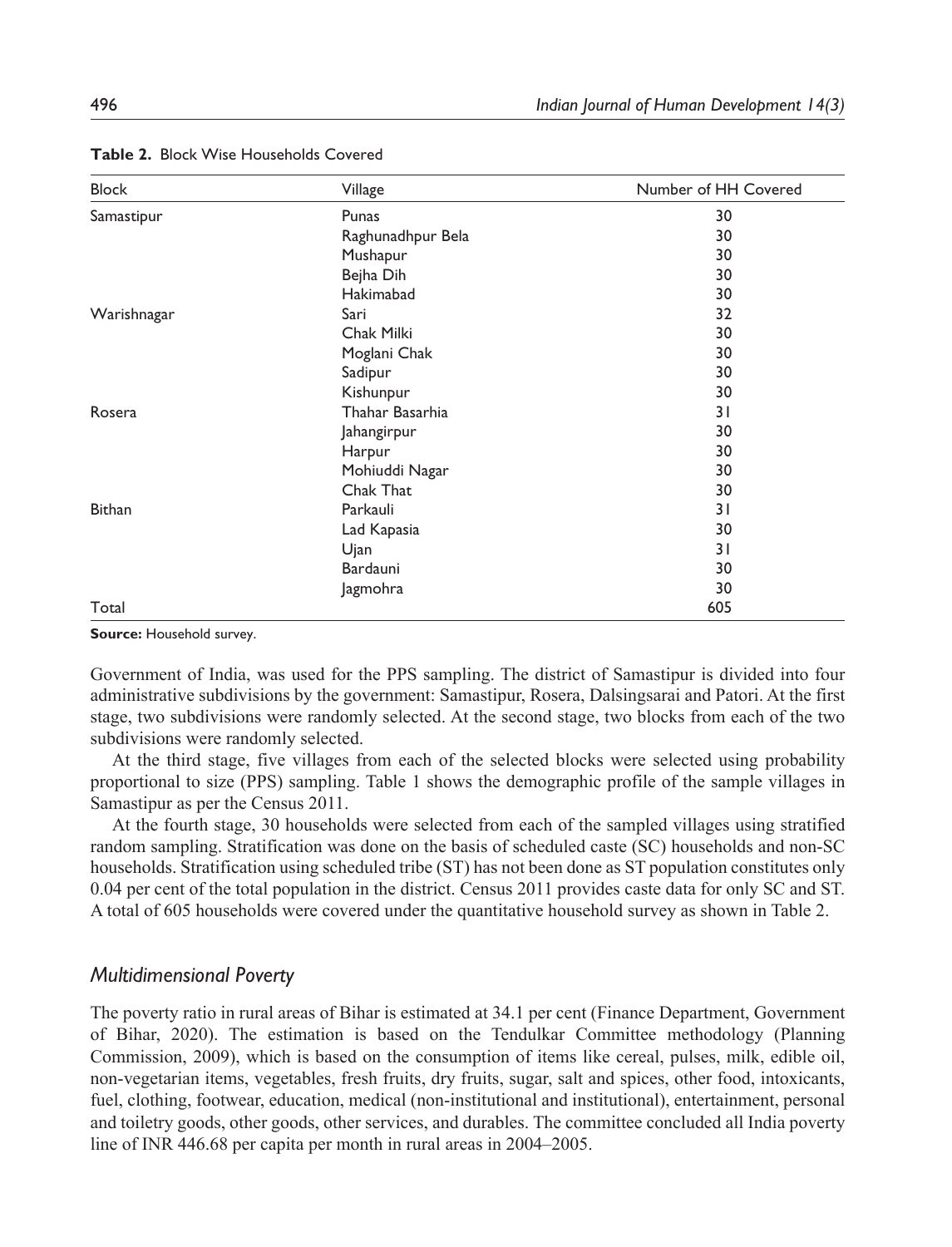However, such estimation suffers from the drawback that people just above the poverty line need not be better off than those below the line, similarly, poverty line measures fail to appreciate the fact that people further below the poverty line are poorer than people closer to the line (Ray, 1998; Todero & Smith, 2015). This calls for a different approach to understand the deprivations faced by the households.

To understand the true extent of deprivation faced by the households, an MPI was calculated. The MPI takes into account that there are negative interaction effects when people have multiple deprivations (Todero & Smith, 2015). This was done to better understand the failure of government policies and subsidies in ensuring behavioural change among the households to make a shift to clean fuel options or to improved cookstoves.

In the multidimensional poverty approach, a poor person is identified using the dual cut-off method by (a) the cut-off levels within each of the dimensions and (b), the cut-off of the number of dimensions in which a person must be deprived (below the line) to be deemed multi-dimensionally poor (Todero  $\&$ Smith, 2015). For the present analysis, the MPI incorporates three dimensions at the household level: health, education, and standard of living.

With respect to health, two indicators have been used: whether any member of the household is suffering from any disability and whether any person in the household is suffering from any disease. The two indicators have been weighted equally. Each of the indicators counts one-sixth towards the maximum possible deprivation in the MPI.

Regarding education, two indicators: whether not even one adult member (18 years and above) has completed five years of education, and whether any children in the 6–17 age group are not studying. Again, each of the indicators counts one-sixth towards the maximum possible deprivation in the MPI.

In terms of standard of living, equal weight is placed on three deprivations (each accounting one-ninth towards the maximum possible): lack of electricity, inadequate flooring, and lack of more than one of five assets: mobile phone, television, radio, bicycle and motorcycle.

Individuals are then identified as multi-dimensionally poor if their household is deprived by a weighted sum of 0.3 or more.

As can be seen in Figure 1, two-thirds (67.4%) of the sample households are multi-dimensionally poor.

This is significantly higher than the poverty ratio estimated by the government of Bihar. The high level of multidimensional poverty means that: just the income subsidy provided by the government to make people shift to clean fuel will not be sufficient for such a shift.



**Figure 1.** Distribution of HH According to MPI **Source:** The authors.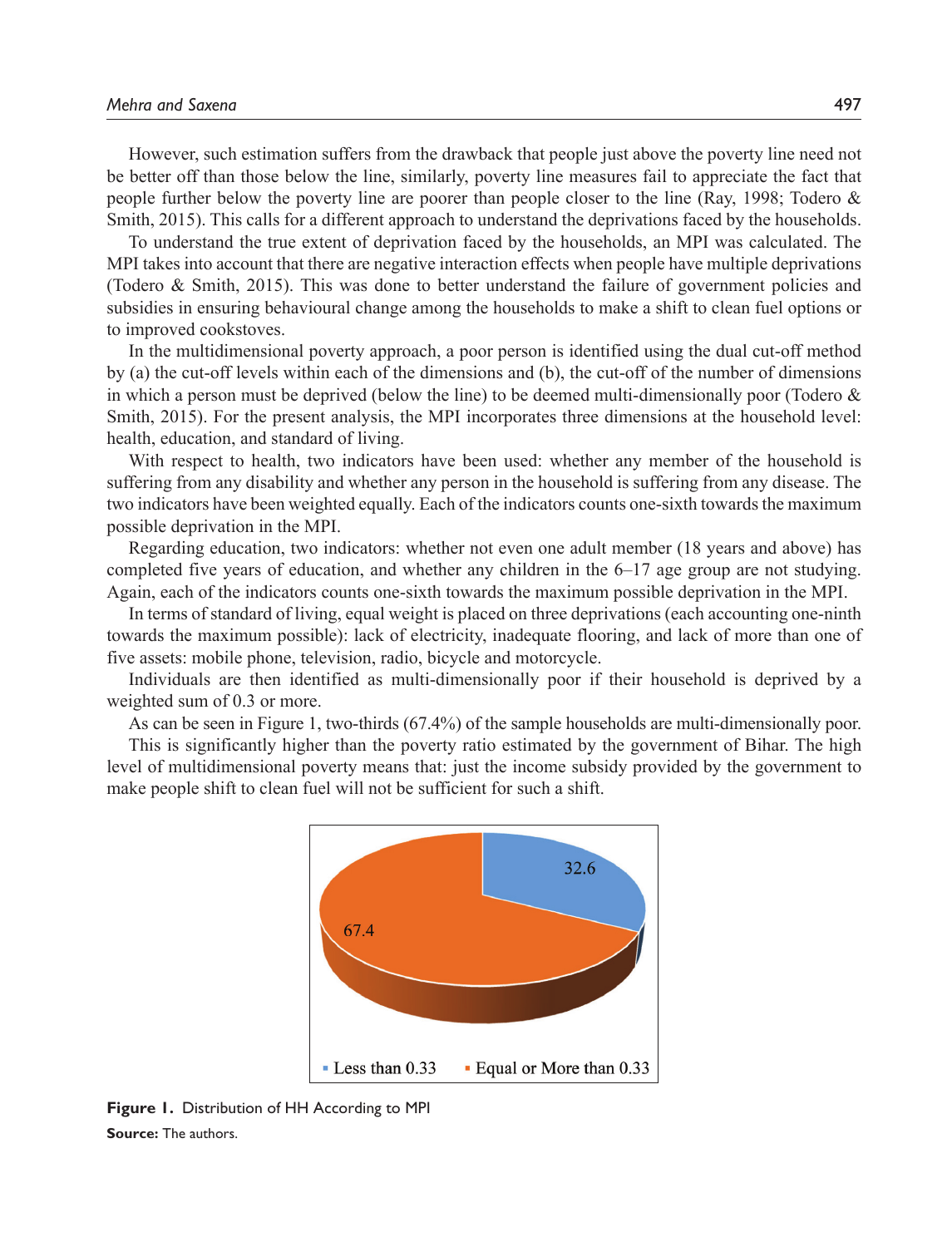## **Dealing with Missing Values**

In the present case, we are facing the problem of missing values for a single independent variable (IV), which is continuous (*annual income last year*). The problem arouses not only due to the inability of the households to recall their income last year but also due to the reluctance on the part of the households to share their actual annual income data. The present section presents the various methods that can be used for dealing with missing data, and also the final model that has been used in the present article for handling the missing observations in the *annual income last year* variable. Out of the total 605 households, data for the *annual income last year* variable was missing in 335 cases.

At the outset, it is assumed that data for the income variable that is missing is actually missing at random (MAR). The assumption means that, for example, if for a single variable *W* missing data exist, there is a vector of variables *X* that is always observed then, missing data on *W* may depend on the vector of variables *X*, but it does not depend on *W* itself after adjusting for *X*

$$
Pr(R_Z = 1 | X, W) = Pr(R_Z = 1 | X)
$$
\n(1)

In order to deal with the problem of missing values, the following methods are available.

## *Dropping the Variable*

One can simply drop the variable with missing data. This is an appropriate option if the variable in question has little effect on the dependent variable. However, the very fact that one is considering an IV for inclusion shows that the IV in question is important and is likely to have an effect on the dependent variable. So for the present case, this option is not feasible.

## *Dropping Subjects*

This option is feasible if missing data is limited to a small number of subjects. Under this, if a subject has missing data on any of the variables being used for the analysis, then that subject is dropped from the final analysis. However, the remaining cases may not be representative of the population. Moreover, this option is not feasible when data is missing on a large number of subjects.

#### *Pairwise Deletion of Missing Data*

Under this, a correlation matrix is constructed for each pair of IVs for those cases where values for both the variables exist. In other words, cases, where data is missing for either or both the variables, are excluded from the computation. However, this procedure is applied only when the data are randomly missing. Here again, the problem is that the results obtained cannot be said to be representative of the entire population. Moreover, this technique cannot be applied to logistic regression.

#### *Substituting Value Along with Missing Data Indicator*

This procedure involves two steps.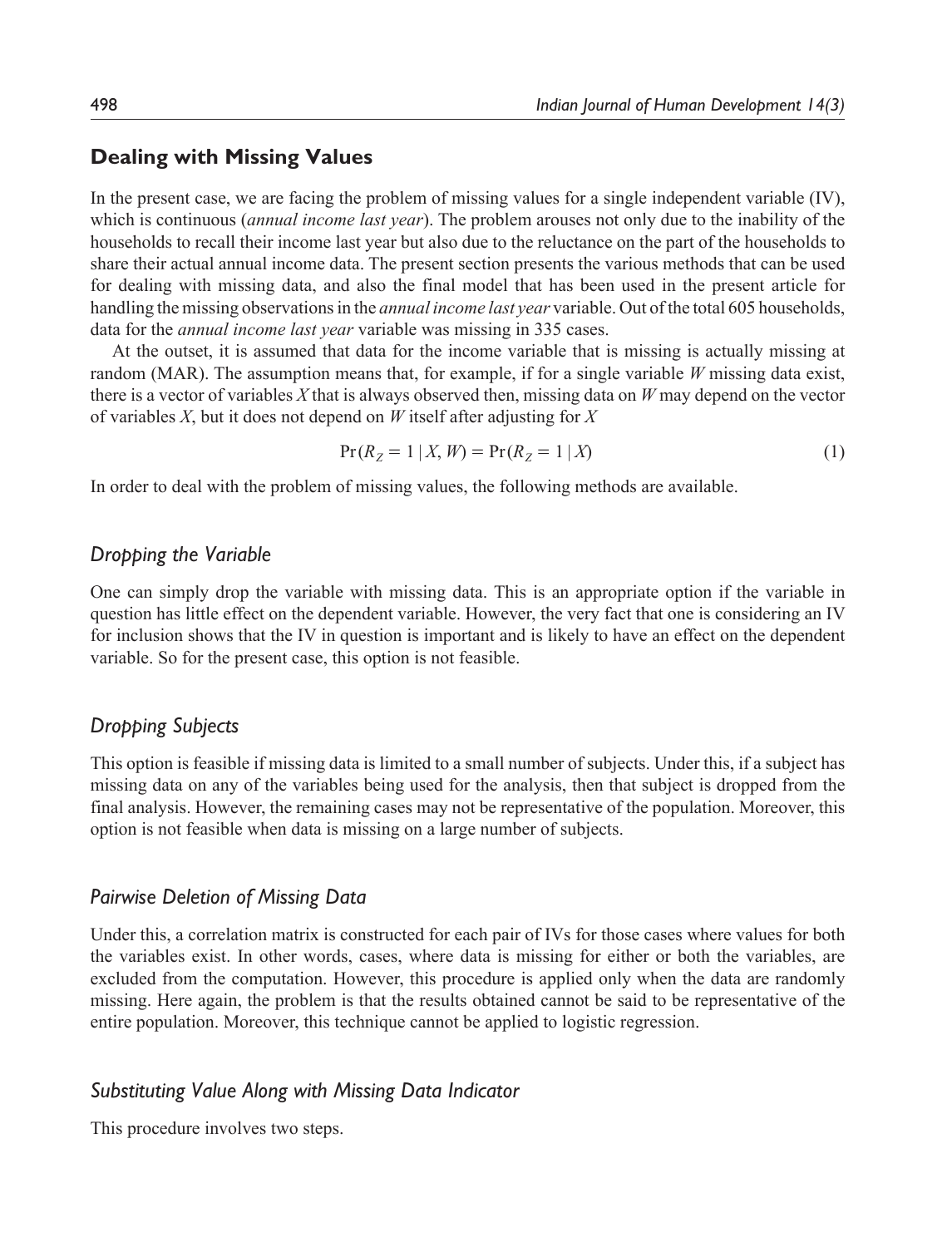- *Step 1:* Add some arbitrary value for all the missing data cases. The value is either 0 or mean of the variable.
- *Step 2:* Create and add a dummy variable in the analysis that is coded 1 if in the first step arbitrary value has been plugged in for the missing data, and 0 otherwise.

While this approach ensures all the cases are included in the analysis, the method produces biased estimates of the coefficients (Allison, 2002).

#### *Maximum Likelihood Method*

The basic principle behind the maximum likelihood estimation is to choose as estimates those values which would, in the case of being true, ensure that the probability of observing what has in fact been observed is maximised (Allison, 2002). However, given that this method requires specifying a joint probability distribution for all the variables makes it complex. Moreover, this method is suitable for linear and log-linear regression models and not for models like logistic regression and Poisson regression when a large dataset is at hand, requiring the use of statistical software.

#### *Multiple Imputation Method*

Under this method, missing values are imputed using an appropriate model that incorporates random variation. Random imputation is desirable as it ensures that the biases that are endemic to deterministic imputation are eliminated. Moreover, multiple imputations also deal with the problem that if one uses imputed data as if it was real data, then the estimated standard errors will be too low, while test statistics will be too high. Under multiple imputations, multiple completed datasets are produced each with different, randomly drawn, imputed values, which tackle the standard error problem. Another advantage of multiple imputations over maximum likelihood method is that multiple imputations can be used with any type of model.

#### *Proposed Imputation Model*

For the present analysis, we have used multiple imputation method to deal with the missing data in the annual income variable. The share of observations with missing income data is around 55 per cent out of the total sample of 605 households. Still, multiple imputation can be used for generating estimates of the missing values even when the proportion of missing data is high (Nguyen, et al., 2017; Stuart et al., 2009). In the present case, predictive mean matching (PMM) technique has been used for imputing values for the annual income variable. PMM is a partially parametric method that matches the missing value to the observed value with the closest predicted mean (or linear prediction).

Under this method, at first linear regression has been used to generate estimates of the missing value for the annual income variable. The imputation model also contains the variables *whether the household uses clean fuel, MPI, and type of farmer by landholding.* This has been done because the analytic model that will be used for the analysis (multinomial logit regression) includes these variables. If these variables are not included in the imputation model, then the relationship between the annual income variable (for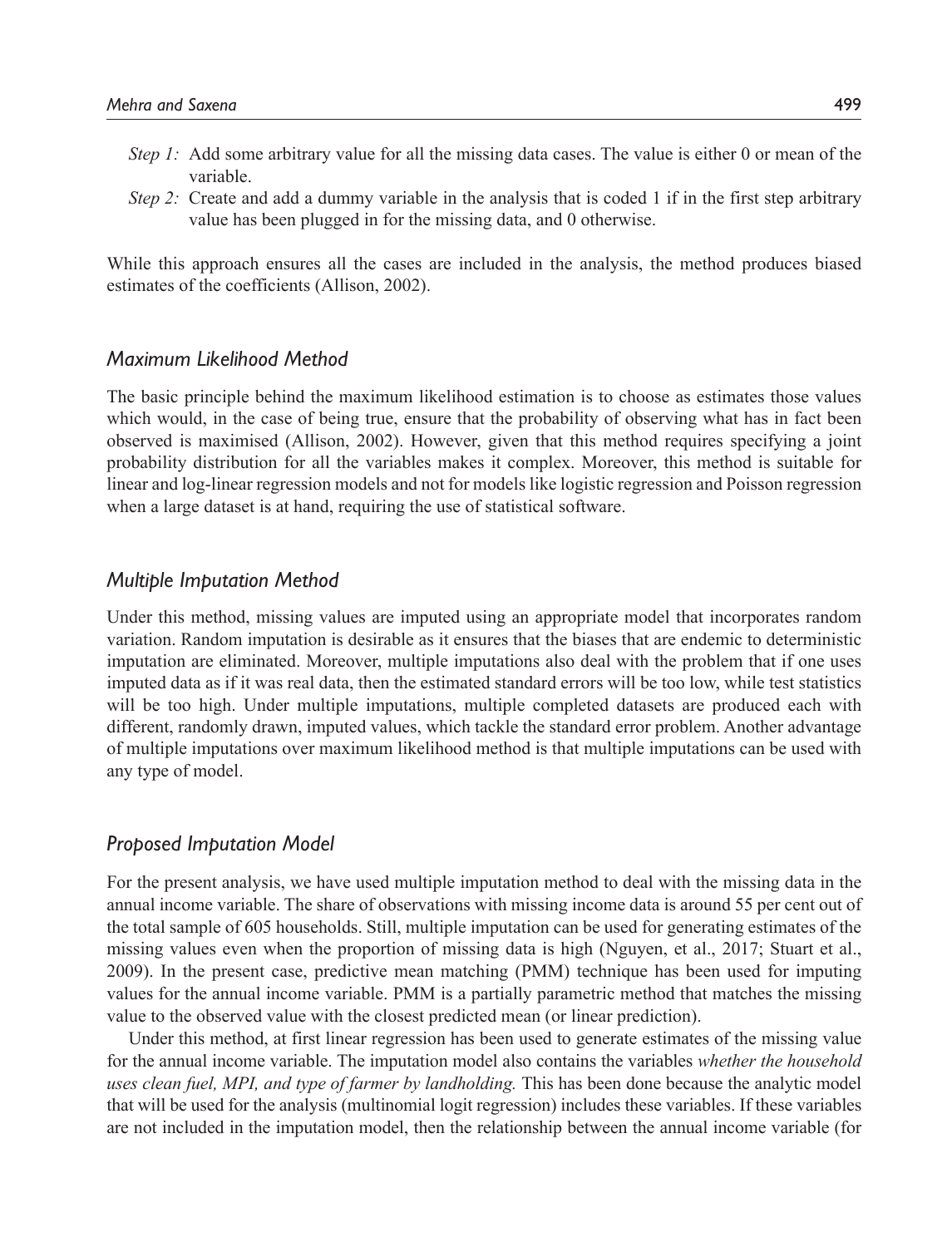which values are being imputed) and the excluded variables will be biased towards 0. There is no general specific rule for determining the sufficient number of imputations. This is because the actual number of imputations necessary for multiple imputations to perform satisfactorily depends not only on the amount of information missing due to non-response but also on the analysis model and the data. The number of imputations done in the present case: 100. This means that for every missing value of annual income variable, 100 non-missing replacements have been imputed. This has been done to make the results more robust.

|  |  |  | Table 3. Result of Multiple Imputation Using Predictive Mean Matching |
|--|--|--|-----------------------------------------------------------------------|
|--|--|--|-----------------------------------------------------------------------|

| Univariate imputation<br>Predictive mean matching |          | Imputations<br>Added |                    | 100   |
|---------------------------------------------------|----------|----------------------|--------------------|-------|
|                                                   |          |                      |                    | 100   |
| Imputed: $m = 1$ through $m = 100$                |          | Updated              |                    | 0     |
|                                                   |          |                      | Nearest neighbours |       |
|                                                   |          |                      | Observations per m |       |
| Variable                                          | Complete | Incomplete           | Imputed            | Total |
| Annual income last<br>year                        | 270      | 335                  | 335                | 605   |

(complete + incomplete = total; imputed is the minimum across *m* of the number of filled-in observations) **Source:** The authors.



**Figure 2.** Diagnostic Plot for Annual Income **Source:** The authors.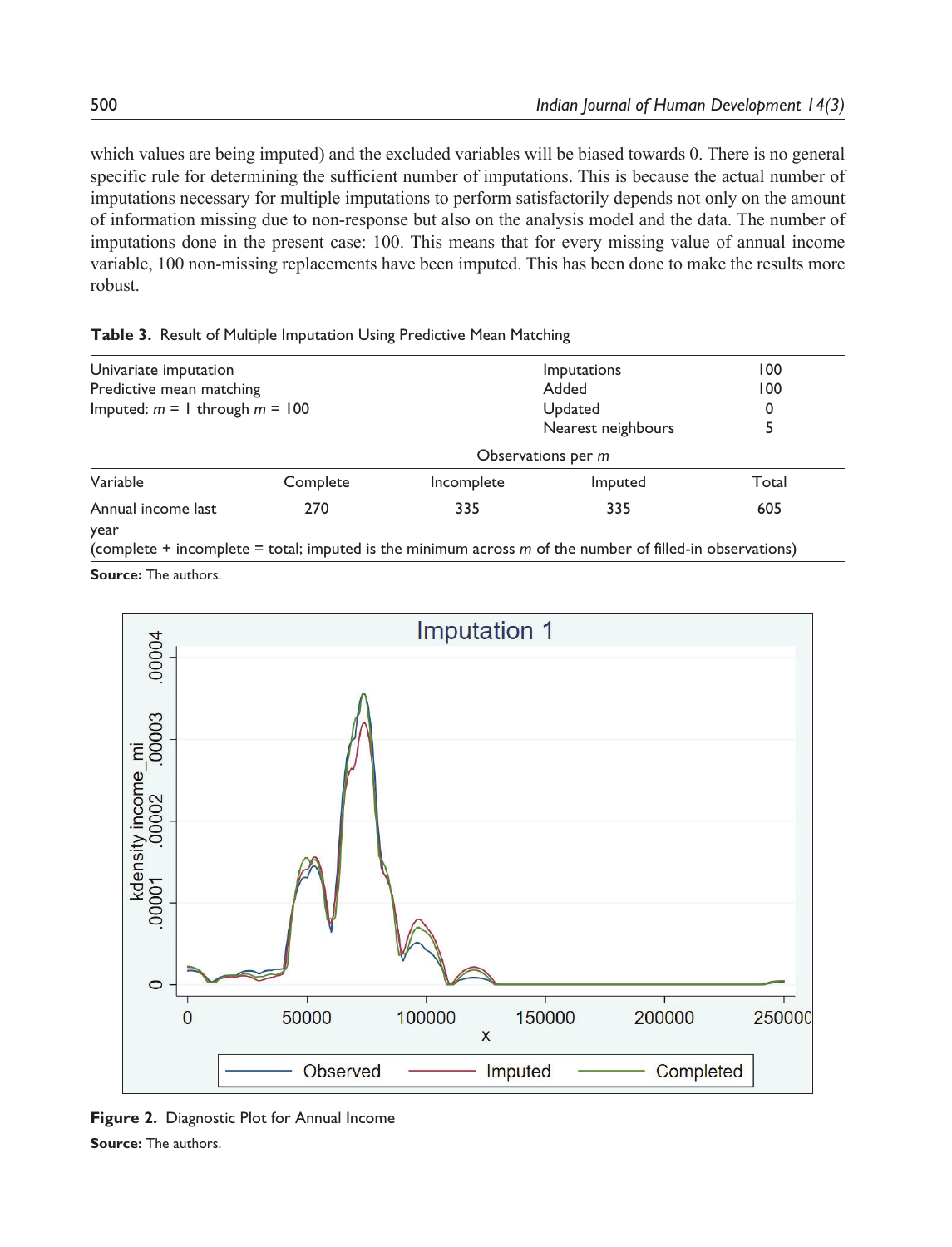At first, the linear regression was used to generate estimates of the missing value for the annual income variable. After this, five neighbours having similar estimated values were identified. Note here that what we are referring to is the estimated value for the neighbour, and not the observed value of the neighbour. The observed value of the randomly chosen nearest neighbour was then used for imputed value for the case with missing data on the annual income variable. The result of the multiple imputation using PMM is presented in Table 3.

To check whether the imputation model is reasonable, one can use graphical and numerical checks that provide information about the distribution of imputed values. A diagnostic plot for the *annual income variable* is presented in Figure 2.

Figure 2 is a diagnostic plot for the annual income variable to check whether the imputation model used is appropriate or not. As the figure shows, the observed and imputed values are almost similar in distribution. This shows that the imputation model that was used is appropriate and has generated imputed data that can be considered as reasonable and usable for the analysis.

As can be seen from Figure 3, the imputed values lie within the bounds of the observed values. So the imputation model can be termed as appropriate for the analysis.

An alternative approach for checking the imputation model is to use a Kolmogorov–Smirnov (KS) test. The KS test is a non-parametric procedure for testing whether the two samples are from the same



**Figure 3.** Histogram for Observed, Imputed and Completed Values for Annual Income **Source:** The authors.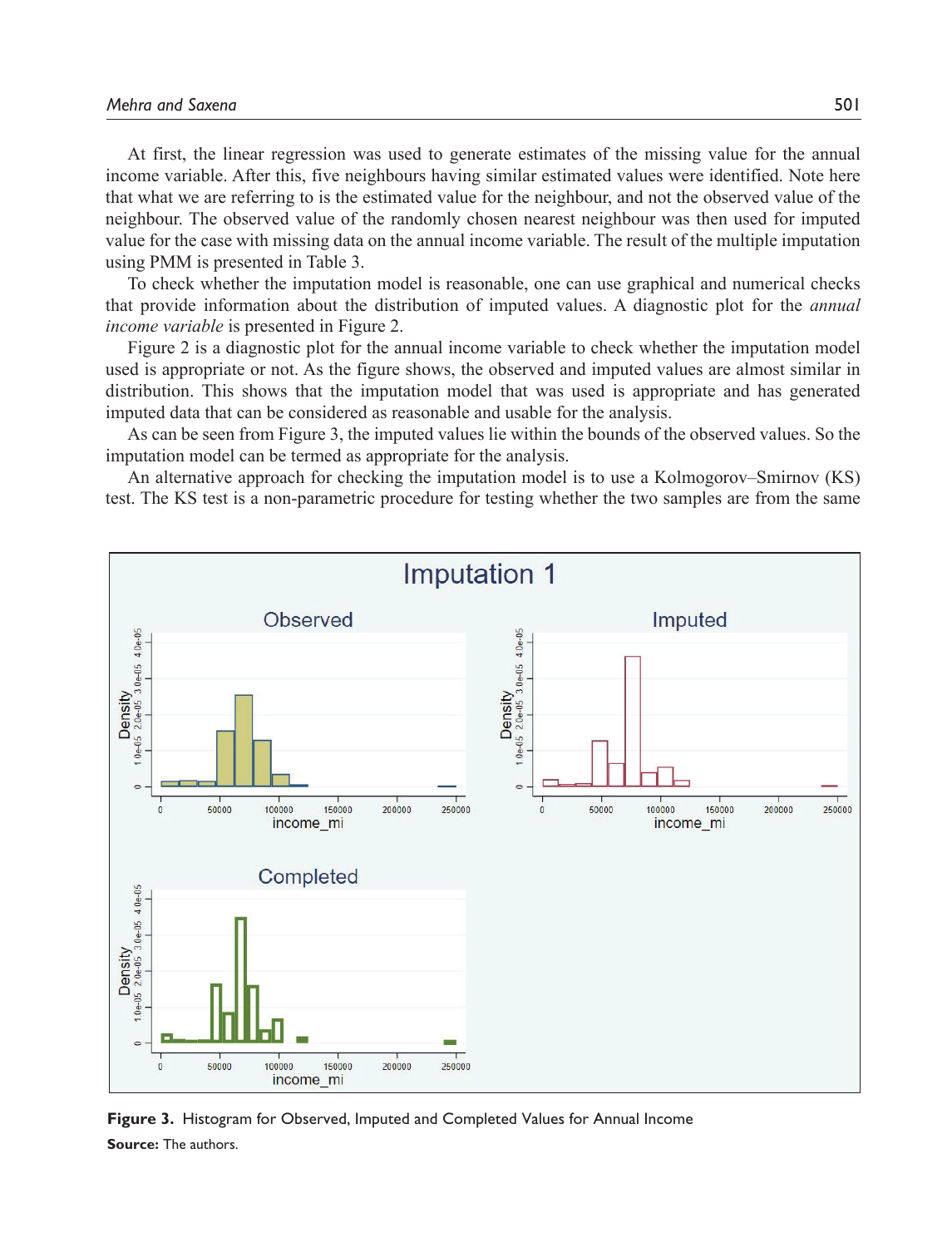population (Nguyen et al., 2013). For each imputation model, separate KS tests were performed on each of the 100 imputed datasets, resulting in 100 *p*-values for each imputed variable. In none of the cases was the *p*-value less than .05, which shows that the distribution of the imputed values does not significantly differ from the observed data.

## **Multinomial Logit Regression Model**

The multinomial logit regression (MNL) model is a discrete response model that falls under the category of unordered response. In other words, under this model a unit's response or choice depends on individual characteristics of the unit—but not on attributes of the choices (Wooldridge, 2010).

What makes the MNL model attractive is that it does not assume normality, linearity, or homoscedasticity. This feature of MNL is why it is used frequently as compared to discriminant analysis that requires the satisfaction of the mentioned assumptions.

We are considering an MNL model with three outcomes and three IVs. The outcome variable is *whether the household uses clean fuel*. The three possible outcomes are polluted fuel only (*status = 0*), polluted and clean fuel (*status = 1*) and clean fuel only (*status = 2*).

The mode for cooking fuel choice is

$$
Prob(Y_i = J) = \frac{e^{\beta_j x_i}}{\sum_{k=0}^{J} e^{\beta_k' x_i}} J = 0, 1, 2
$$

The estimated equations provide a set of probabilities for  $J + 1$  choices for a decision-maker with characteristics *xi* (Greene, 2012)*.*

The explanatory variables are presented in Table 4.

The MNL model simultaneously estimates binary logits among all pairs of the outcome categories. In the present case, we have three categories: Category A = Polluted Fuel Only (*status=0*), category B = polluted and clean fuel (*status* = 1) and category C = clean fuel only (*status* = 2). The MNL is in effect simultaneously estimating three binary models which are the following:

$$
\ln\left[\frac{\Pr(A|X)}{\Pr(C|X)}\right] = \beta_{0,A|C} + \beta_{1,A|C^{x1}} + \beta_{2,A|C^{x2}} + \beta_{3,A|C^{x3}}
$$

$$
\ln\left[\frac{\Pr(B|X)}{\Pr(C|X)}\right] = \beta_{0,B|C} + \beta_{1,B|C^{x1}} + \beta_{2,B|C^{x2}} + \beta_{3,B|C^{x3}}
$$

$$
\ln\left[\frac{\Pr(A|X)}{\Pr(B|X)}\right] = \beta_{0,A|B} + \beta_{1,A|B^{x1}} + \beta_{2,A|B^{x2}} + \beta_{3,A|B^{x3}}
$$

|  | Table 4. Description of the Variables used for Multinomial Logistic Regression |  |  |  |  |  |
|--|--------------------------------------------------------------------------------|--|--|--|--|--|
|--|--------------------------------------------------------------------------------|--|--|--|--|--|

| Variable Name                         | Description                                                           |
|---------------------------------------|-----------------------------------------------------------------------|
| Multi-dimensional poverty index (MPI) | Index (higher value means higher deprivation)                         |
| Type of farmer by landholding         | Categorical variable (landless = 1, marginal farmer = 2, small farmer |
|                                       | $=$ 3, medium farmer $=$ 4, large farmer $=$ 5)                       |
| Annual income (last year)             | Continuous variable                                                   |
|                                       |                                                                       |

**Source:** The authors.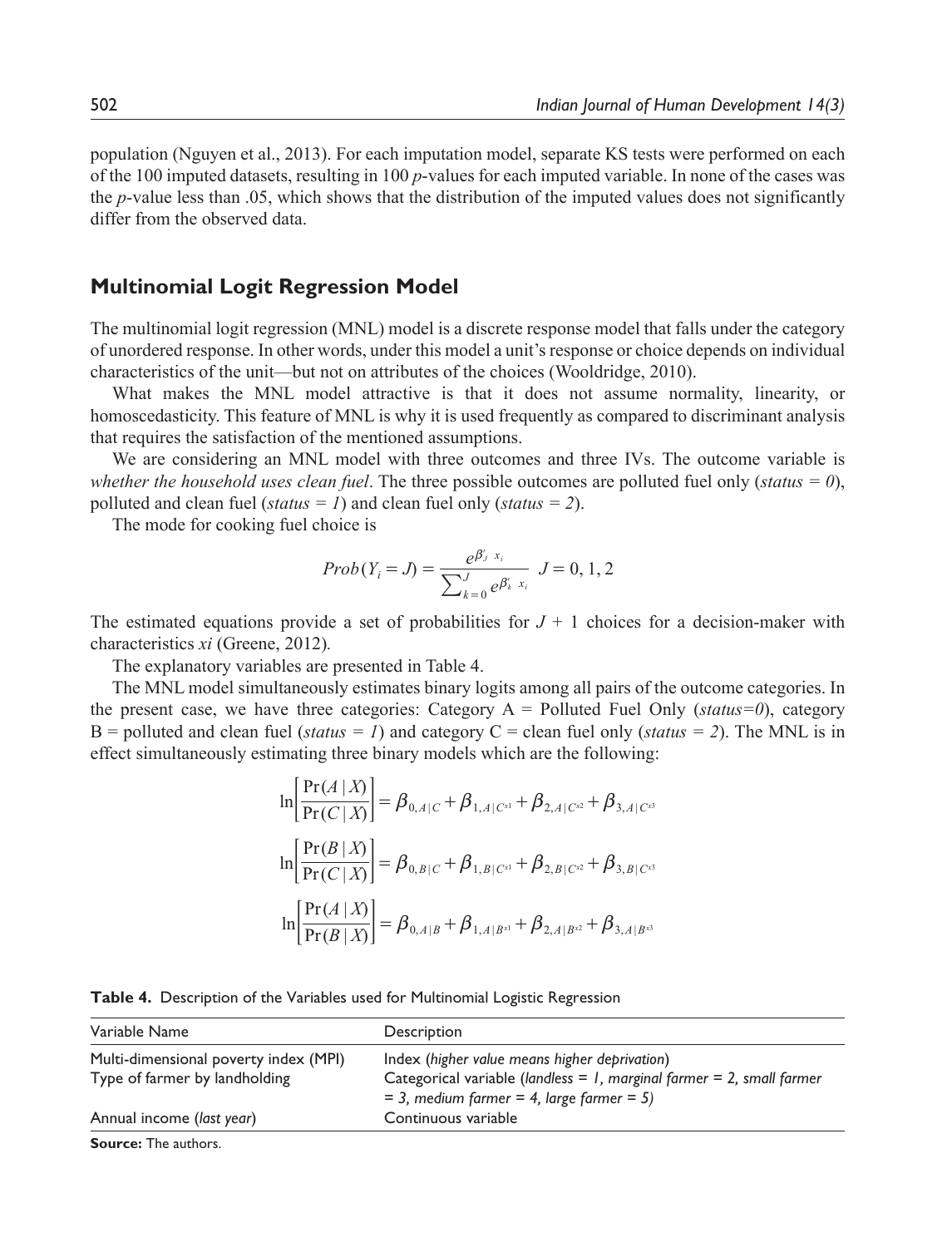Because response probabilities must sum to unity, there is an implicit constraint on the three logits, which is

$$
\ln\left[\frac{\Pr(A \mid X)}{\Pr(C \mid X)}\right] - \ln\left[\frac{\Pr(B \mid X)}{\Pr(C \mid X)}\right] = \ln\left[\frac{\Pr(A \mid X)}{\Pr(B \mid X)}\right]
$$

In terms of parameters this means

$$
\pmb{\beta}_{k,A|C} \!-\! \pmb{\beta}_{k,B|C} \!=\! \pmb{\beta}_{k,A|B}
$$

The output of the MNL model is presented in Tables 5 and 6.

In the above, Average RVI is average relative variance increase due to non-response, which in the present case relates to annual income variable. It basically shows the average relative increase in the variance of the estimates due to the missing values in the annual income variable. The value of average RVI is averaged over all the coefficients of the model. The value of average RVI in the present case is 0.4899. The values of average RVI is zero when there is no missing data or when missing data has not been imputed.

The largest FMI is the largest fraction of missing information. The importance of this statistic lies in the fact that it gives an idea of whether the number of imputations done is sufficient for the analysis. A rule of thumb is that the number of imputations should be greater than or equal to  $(100 \times FMI)$ . In the present case, the largest FMI is 0.6570, so the value obtained by multiplying it with 100 is 65.7. The number of imputations done in the present case (100) exceeds the required number of imputations (65.7). So, one can say that the number of imputations done in the present case are sufficient for the analysis.

Coming to the *F* test statistic. The *F* statistic with numerator 6 and 3910.6 denominator degrees of freedom is 4.52. The null hypothesis is that all the coefficients of the model are equal to zero. The estimated value of *F* statistic is larger than the table value, so we reject the null hypothesis. In fact, the significance level of the test is 0.1 per cent, so we reject the null hypothesis at 5 per cent level of significance.

Now coming to the interpretation of the coefficients, Table 6 contains the value of coefficients with *polluted fuel only* being the base category.

From the above, one can say that an increase in the value of MPI reduces the log-odds between having only clean fuel and having only polluted fuel by  $-3.463$ . This shows that multidimensional poverty acts as a binding constraint on the ability of households to move towards clean fuel. Similarly, the log-odds between having polluted and clean fuel, and having only polluted fuel improve as the landholding size of households increases.

| Multiple-imputation estimates   | <i>Imputations</i>     | 100          |
|---------------------------------|------------------------|--------------|
| Multinomial logistic regression | Number of observations | 605          |
|                                 | Average RVI            | 0.4899       |
|                                 | Largest FMI            | 0.6570       |
| DF adjustment: large sample     | DF: min                | 231.45       |
|                                 | Avg.                   | 3,66,987.20  |
|                                 | Max.                   | 27,22,008.83 |
| Model F test: equal FMI         | F(6, 3910.6)           | 4.52         |
| Within VCE type: OIM            | Prob. > F              | ا 000.       |

**Table 5.** Result of the Multinomial Logistic Regression

**Source:** The authors.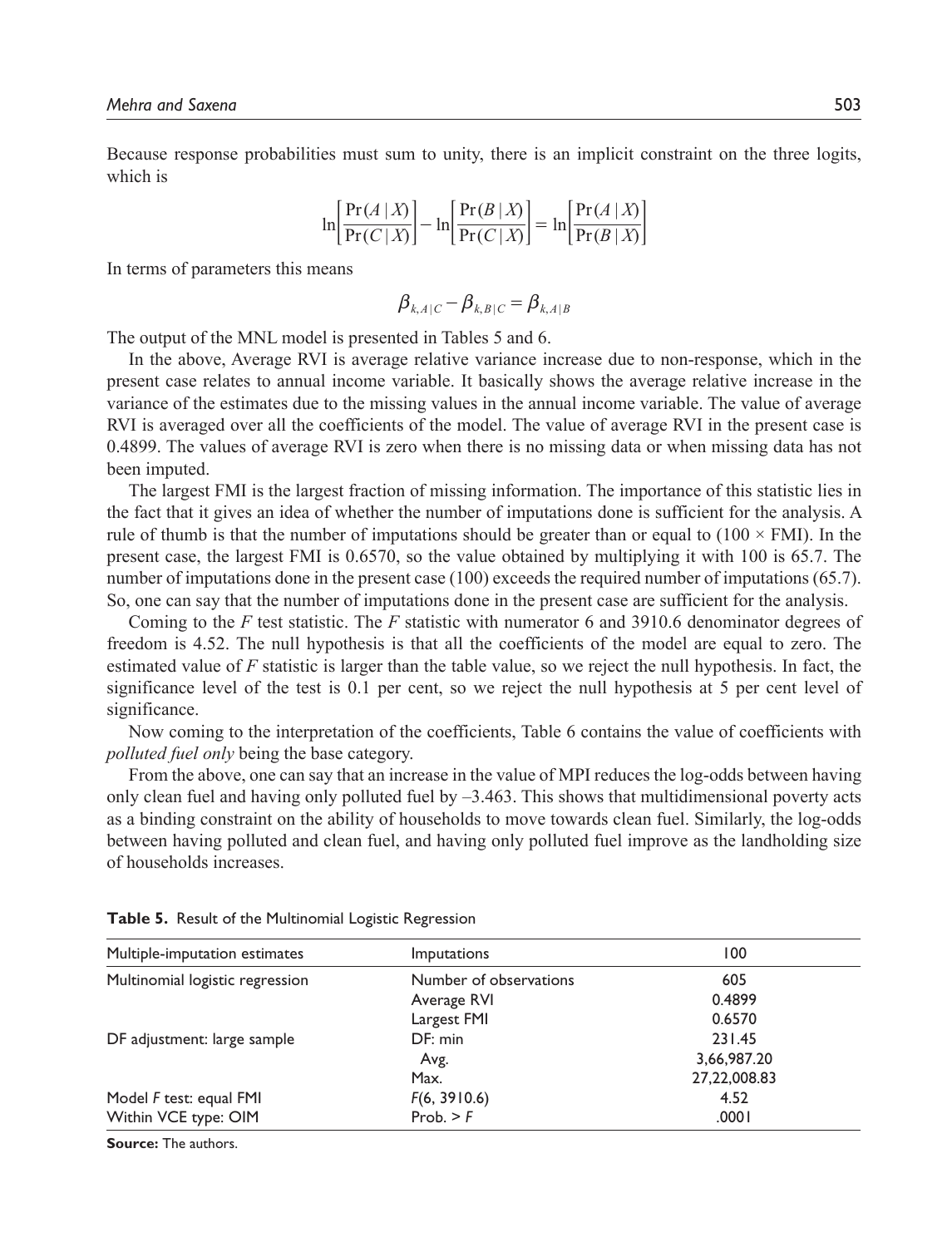An interesting thing that is emerging from Table 6 is that the coefficient of income level is zero for both categories, despite the fact that income level is generally used for estimating poverty. On the other hand, the coefficient of MPI shows that a household's ability to move from polluting fuel to clean fuel is heavily dependent on the various type of deprivations that are excluded from the simple income method of estimating poverty.

The coefficients that are obtained after running the MNL regression are difficult to interpret as they are relative to the base outcome. Another way to evaluate the effect of covariates is to examine the marginal effect of changing their values on the probability of observing an outcome (Wooldridge, 2010). The average marginal effects have also been estimated. In Table 7, those marginal effects that are significant at 5 per cent level of significance have been shown, as only those matter. Marginal effects measure the change in the probability of households to shift to different categories of the dependent variable (other than the base outcome) due to the change in the IV.

From Table 7, we can see that the MPI and income have a significant impact on the probability to shift to clean fuel only, while the landholding of the household has a significant impact on the probability to shift to polluted and clean fuel.

The marginal effects show that on average, as MPI deprivation increases, the probability of households to shift completely to clean fuel declines by 32 percentage points. Similarly, as the land-holding size increases, the probability of households to shift from polluted fuel to a combination of polluted and clean fuel increases by 8.8 percentage points.

| Whether the Household uses Clean Fuel | Coefficient    |  |
|---------------------------------------|----------------|--|
| Polluted Fuel Only                    | (base outcome) |  |
| Polluted and Clean Fuel               |                |  |
| <b>MPI</b>                            | $-0.207$       |  |
| Type of farmer by landholding         | $0.420*$       |  |
| Annual income (last year)             | 0.000          |  |
| cons                                  | $-0.414$       |  |
| Clean Fuel Only                       |                |  |
| <b>MPI</b>                            | $-3.463*$      |  |
| Type of farmer by landholding         | 0.261          |  |
| Annual income (last year)             | $0.000*$       |  |
| cons                                  | $-2.647$       |  |

**Table 6.** Coefficients Obtained after Multinomial Logistic Regression

**Source:** The authors.

**Note:** \*Significant at 0.05 level of significance.

#### **Table 7.** Average Marginal Effect for Variables with Significant Values

| Variables                             | Average Marginal Effect |
|---------------------------------------|-------------------------|
| Multi-dimensional poverty index (MPI) |                         |
| Clean fuel only                       | $-0.325*$               |
| Type of farmer by landholding         |                         |
| Polluted and clean fuel               | $0.088*$                |
| Annual income (last year)             |                         |
| Clean fuel only                       | $0.000*$                |

**Source:** The authors.

**Note:** \*Significant at 0.05 level of significance.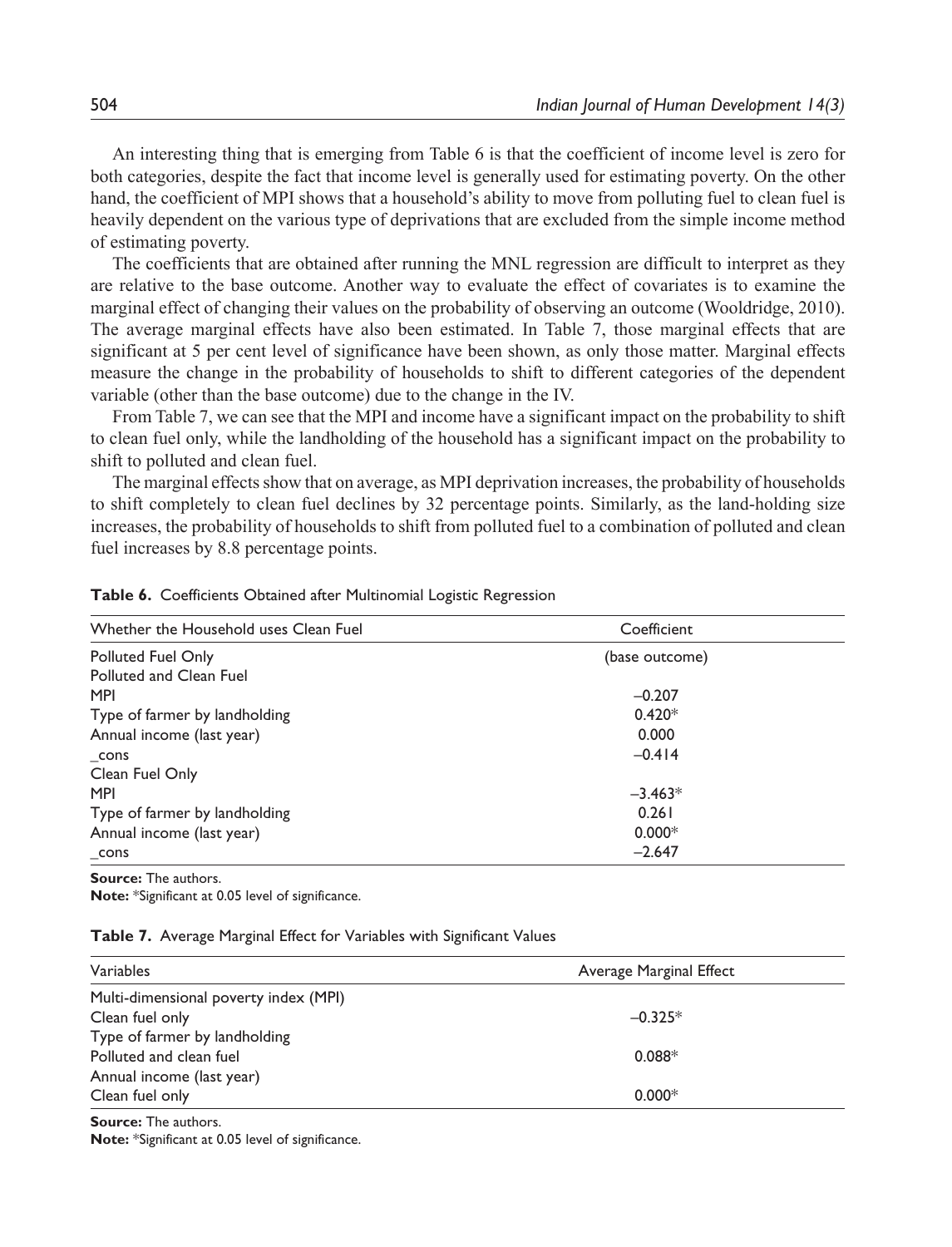An important thing that emerges is that the marginal effect value of annual income variable for the clean fuel only category of the dependent variable, though significant, is zero. For the polluted and clean fuel category, the marginal effect value of annual income variable is not significant.

The above result shows that income level, which is used for estimating poverty, will not help in changing the cooking fuel usage behaviour of individuals towards only clean fuel. If the government wants the people in rural areas to shift completely to clean fuel and completely shun the solid fuel options like firewood, then what is needed is a comprehensive economic policy that deals with the multiple deprivations to which individuals are exposed in rural areas. One must remember that in rural areas, firewood and chips are in most cases available free of the cost compared to clean fuel options like LPG. So just income subsidies are not sufficient to bring behavioural change in rural areas.

## **Conclusion and Way Forward**

The above analysis has shown that subsidies provided by the government to promote the shift to cleaner fuels does not seem to be enough. This is because the traditional poverty ratio method fails to detect the true extent of deprivation. Under the multidimensional poverty method, two-thirds of the households were found to be multidimensional poor. So what is needed is an appreciation of the correct level of deprivation and to plan accordingly. The following measures can go a long way in promoting and creating a conducive environment in which behavioural change can take place that makes use of clean fuel as a new norm.

## *Direct Financial Assistance*

Multidimensional poverty among two-thirds of the sampled households means that the subsidy provided by the government is not sufficient to make the households shift to clean fuel. What is needed is full financial assistance in which the LPG connection and first refill are provided free of cost to the households. Increased coverage of LPG will make the financial debt incurred by the government selfliquidating in the long-run due to increased revenue from LPG usage.

## *Do Away with Delivery Charges*

During the survey, it was found that households were forced to pay delivery charges for LPG refills. The government should ensure that the LPG distributors are barred from charging delivery fees to the consumers. In case distributors face additional financial constraints as a result of servicing far-off places, the government should reimburse their delivery expenses instead of these distributors recovering the expenses from the consumers.

#### **Declaration of Conflicting Interests**

The authors declared no potential conflicts of interest with respect to the research, authorship and/or publication of this article.

#### **Funding**

The authors received no financial support for the research, authorship and/or publication of this article.